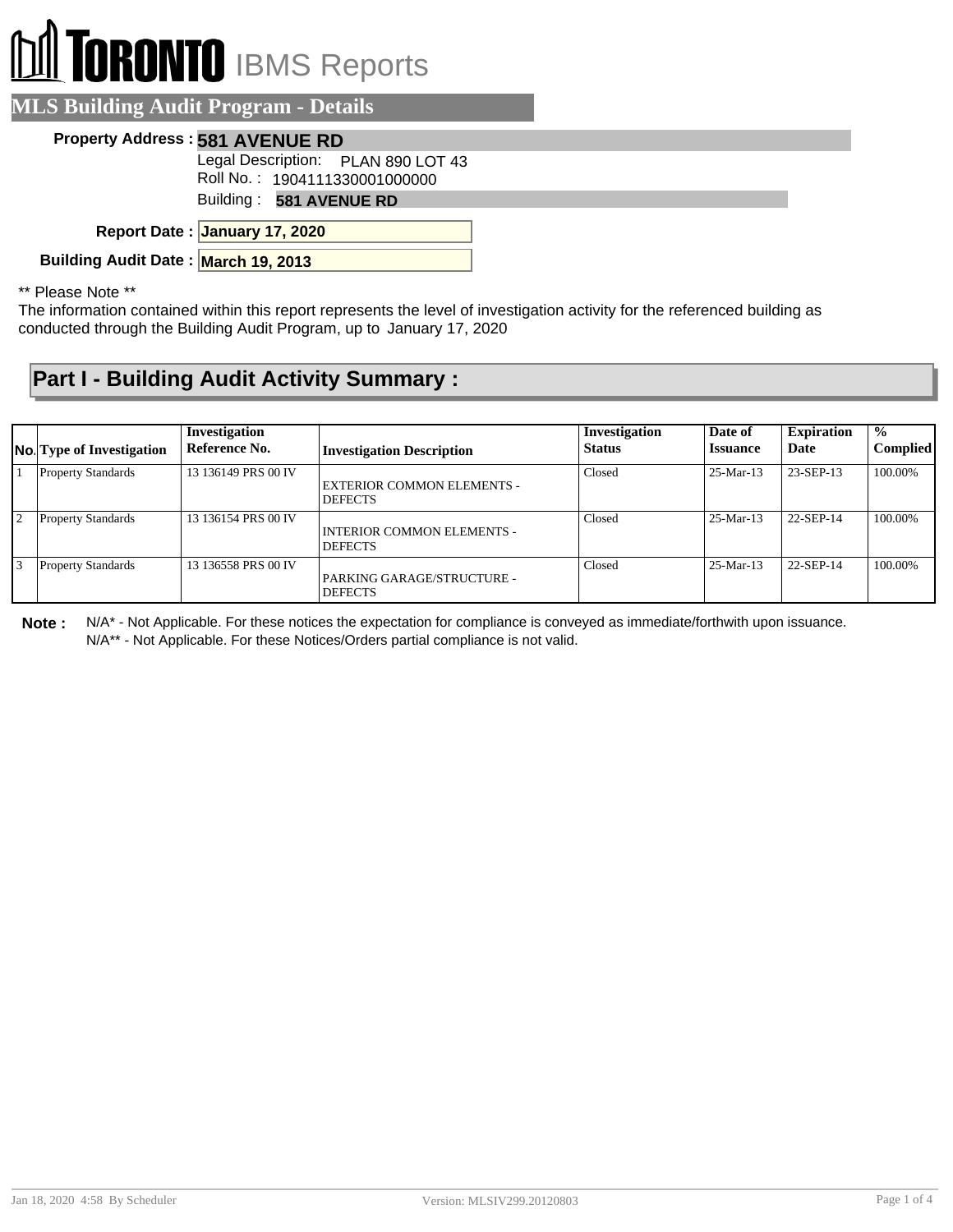### **Part II - Building Audit Details for Property Standards Orders :**

| Type of<br><b>No. Investigation</b>        | Investigation<br>Reference No. | <b>Investigation Description</b>             | Investigation Date of<br>Status | <b>Issuance</b> | <b>Expiration</b><br>∣Date | <b>Next Scheduled</b><br><b>Inspection Date</b> |  |
|--------------------------------------------|--------------------------------|----------------------------------------------|---------------------------------|-----------------|----------------------------|-------------------------------------------------|--|
| Property Standards                         | 13 136149 PRS 00 IV            | EXTERIOR COMMON ELEMENTS -<br><b>DEFECTS</b> | Closed                          | l 25-Mar-13     | $ 23-SEP-13$               |                                                 |  |
| No. of defects contained within the Order: |                                |                                              |                                 |                 |                            |                                                 |  |

**0**

**No. of defects contained within the Order :**

**No. of defects that remain outstanding :**

|     | <b>Deficiency Details</b>                                                                                                                             |                             |               |  |  |  |  |
|-----|-------------------------------------------------------------------------------------------------------------------------------------------------------|-----------------------------|---------------|--|--|--|--|
| No. | <b>Violation/Defect</b>                                                                                                                               | Location                    | <b>Status</b> |  |  |  |  |
|     | Required guard does not prevent the passage of a sphere having a diameter more than 100<br>millimetres.                                               | <b>Exterior Of Building</b> | Closed        |  |  |  |  |
| 2   | The protective/decorative finish on the exterior surfaces is not being maintained in good repair.<br>Namely repaint balcony slabs face and underside. | <b>Exterior Of Building</b> | Closed        |  |  |  |  |
| 3   | Height of the guard for the exit stairs are less than 1,070 millimetres around landings.                                                              | <b>Exterior Of Building</b> | Closed        |  |  |  |  |
| 4   | Exterior window(s) with broken/cracked glass.                                                                                                         | <b>Exterior Of Building</b> | Closed        |  |  |  |  |
| 5   | The exterior walls and their components are not being maintained in a weather tight condition.<br>Namely missing louver for vent.                     | <b>Exterior Of Building</b> | Closed        |  |  |  |  |
| 6   | The exterior walls and their components are not being maintained in good repair. Namely repair<br>spalling brick.                                     | <b>Exterior Of Building</b> | Closed        |  |  |  |  |

| Tvpe of<br>No. Investigation | ∣Investiqation<br><b>Reference No.</b> | <b>Investigation Description</b>             | <b>Investigation Date of</b><br><b>Status</b> | <b>I</b> ssuance | <b>Expiration</b><br><b>Date</b> | <b>Next Scheduled</b><br><b>Inspection Date</b> |
|------------------------------|----------------------------------------|----------------------------------------------|-----------------------------------------------|------------------|----------------------------------|-------------------------------------------------|
| Property Standards           | 13 136558 PRS 00 IVI                   | PARKING GARAGE/STRUCTURE -<br><b>DEFECTS</b> | Closed                                        | 25-Mar-13        | 22-SEP-14                        |                                                 |



|     | <b>Deficiency Details</b>                                                                                                      |                          |               |  |  |  |  |
|-----|--------------------------------------------------------------------------------------------------------------------------------|--------------------------|---------------|--|--|--|--|
| No. | <b>Violation/Defect</b>                                                                                                        | Location                 | <b>Status</b> |  |  |  |  |
|     | Required guard does not prevent the passage of a spherical object having a diameter more than<br>100 millimetres               | Underground Parking Area | Closed        |  |  |  |  |
|     | Required handrails on stairs or ramps are less than 865mm or more than 965mm high                                              | Underground Parking Area | Closed        |  |  |  |  |
|     | Lighting in a storage room is provided at less than 50 lux.                                                                    | Underground Parking Area | Closed        |  |  |  |  |
| 4   | The ceilings in the parking or storage garage are not maintained free of holes, breaks or cracks.<br>Namely spots #18 and #19. | Underground Parking Area | Closed        |  |  |  |  |
| 5   | The parking or storage garage columns are not painted white from sixty (60) centimeters above<br>floor level.                  | Underground Parking Area | Closed        |  |  |  |  |
| 6   | The parking or storage garage columns from floor level to a height of sixty (60) centimeters are<br>not painted black.         | Underground Parking Area | Closed        |  |  |  |  |
|     | The parking or storage garage walls from floor level to a height of sixty (60) centimeters are not<br>painted black.           | Underground Parking Area | Closed        |  |  |  |  |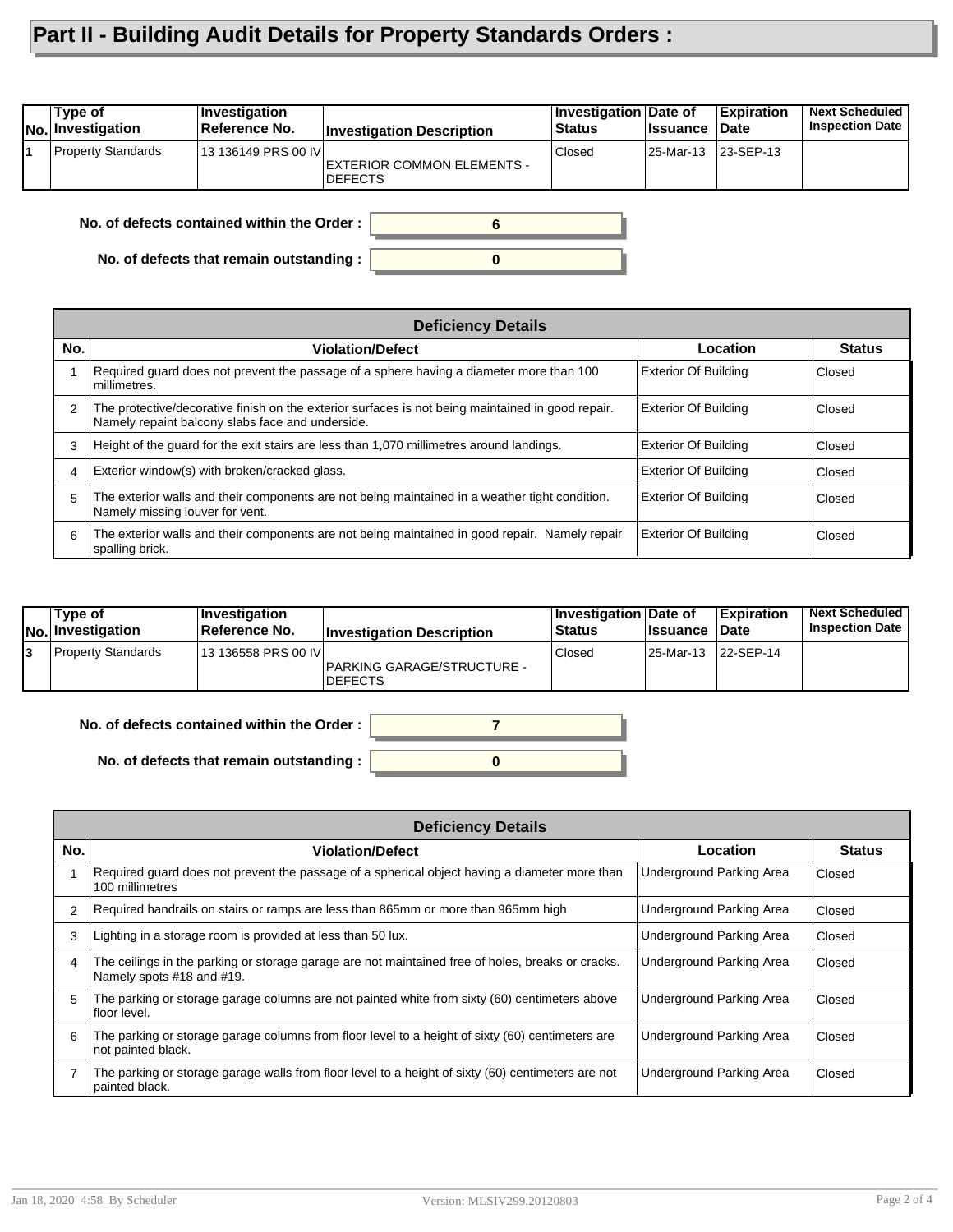|    | Type of<br><b>No.</b> Investigation | ∣Investiqation<br>Reference No. | <b>Investigation Description</b>                    | Investigation Date of<br><b>Status</b> | <b>Ilssuance Date</b> | <b>Expiration</b> | <b>Next Scheduled</b><br><b>Inspection Date</b> |
|----|-------------------------------------|---------------------------------|-----------------------------------------------------|----------------------------------------|-----------------------|-------------------|-------------------------------------------------|
| l2 | <b>Property Standards</b>           | 13 136154 PRS 00 IVI            | <b>INTERIOR COMMON ELEMENTS -</b><br><b>DEFECTS</b> | Closed                                 | 25-Mar-13 22-SEP-14   |                   | $7-Oct-15$                                      |

| No. of defects contained within the Order :      |  |
|--------------------------------------------------|--|
| No. of defects that remain outstanding : $\vert$ |  |

|                   | <b>Deficiency Details</b>                                                                                                                                                                                               |                            |               |  |  |  |  |
|-------------------|-------------------------------------------------------------------------------------------------------------------------------------------------------------------------------------------------------------------------|----------------------------|---------------|--|--|--|--|
| No.               | <b>Violation/Defect</b>                                                                                                                                                                                                 | Location                   | <b>Status</b> |  |  |  |  |
| 1                 | Previously finished wall(s) in the public area of the property are not renewed or refinished, when<br>necessary, to maintain a similar appearance.                                                                      | 7th Floor                  | Closed        |  |  |  |  |
| 2                 | Handrails on both sides of stair or ramp 1,100mm in width or more not provided                                                                                                                                          | <b>Boiler Room</b>         | Closed        |  |  |  |  |
| 3                 | Floor and/or floor covering not kept free from holes, stains, rubbish and debris.                                                                                                                                       | <b>Boiler Room</b>         | Closed        |  |  |  |  |
| 4                 | The plumbing system is not kept in good working order, namely cover required on sump pump<br>well.                                                                                                                      | <b>Boiler Room</b>         | Closed        |  |  |  |  |
| 5                 | The electrical connections are not maintained in good working order, namely loose wires.                                                                                                                                | <b>Boiler Room</b>         | Closed        |  |  |  |  |
| 6                 | Lighting in a service room is provided at less than 200 lux.                                                                                                                                                            | <b>Boiler Room</b>         | Closed        |  |  |  |  |
| $\overline{7}$    | The protective/decorative finish on the exterior surfaces is not being maintained in good repair.                                                                                                                       | Roof Of Building           | Closed        |  |  |  |  |
| 8                 | The electrical fixtures are not maintained in good working order, namely missing bulbs in elevator<br>room and damaged lens at roof exit.                                                                               | Roof Of Building           | Closed        |  |  |  |  |
| 9                 | Required guard does not prevent the passage of a spherical object having a diameter more than<br>100 millimetres                                                                                                        | <b>Throughout Building</b> | Closed        |  |  |  |  |
| 10 <sup>°</sup>   | The location and size of openings present a hazard as they are designed with members or<br>attachments between 140 millimetres and 900 millimetres above the level protected by the guard<br>which facilitate climbing. | <b>Throughout Building</b> | Closed        |  |  |  |  |
| 11                | Height of the quard for the exit stairs are less than 920 millimetres measured vertically to the top<br>of the guard from a line drawn through the outside edges of the stair nosings.                                  | <b>Throughout Building</b> | Closed        |  |  |  |  |
| $12 \overline{ }$ | The floor and every appurtenance, surface cover and finish is not maintained, namely hole in<br>floor.                                                                                                                  |                            | Closed        |  |  |  |  |
| 13                | Wall(s) not maintained free of holes, cracks, damaged and deteriorated materials.                                                                                                                                       |                            | Closed        |  |  |  |  |
| 14                | Height of the quard for the exit stairs are less than 1,070 millimetres around landings.                                                                                                                                |                            | Closed        |  |  |  |  |
| 15                | The electrical receptacle are not maintained in good working order, namely loose receptacle<br>opposite 1001 and missing cover plates in boiler/storage rooms.                                                          |                            | Closed        |  |  |  |  |
| 16                | Exit, public corridor or corridor is not equipped to provide illumination to an average level of not<br>less than 50 lux at floor or tread level.                                                                       |                            | Closed        |  |  |  |  |
| 17                | The electrical fixtures are not maintained in good working order, namely unsecured electrical<br>closets.                                                                                                               |                            | Closed        |  |  |  |  |